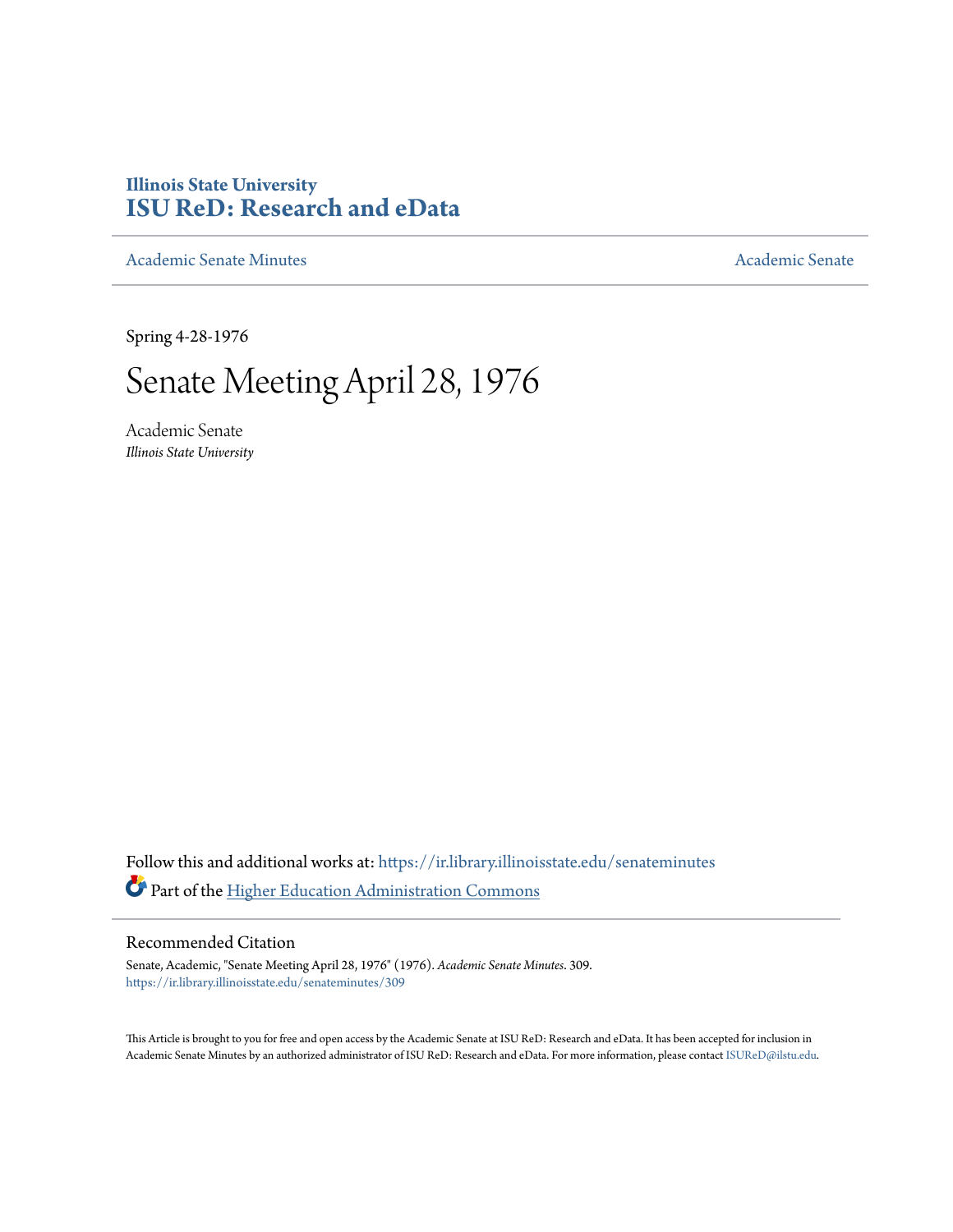SHUMAN, STANLEY ACAD EM IC SERVICES

## ACADEMIC SENATE MINUTES (Not Approved by the Academic Senate)

)

April 28, 1976 **Volume VII**, No. 16

Contents

Call to Order Roll Call Approval of Minutes Chairperson's Remarks Administrator's Remarks Student Association President's Remarks Constitutional Amendment re Civil Service Participation in Governance Proposal for Bachelor of Fine Arts in Art Proposal for College of Continuing Education and Public Service Proposal for Division of Department of Business Administration Proposal for Doctorate in Special Education Proposal for Institute for Applied International Education<br>Proposal for Master's in Applied Physics Proposal for Master's in Foreign Languages<br>FAC Policy re University Hiring of Its Own Graduates Election of Academic Freedom and Tenure Committee and Faculty Grievance Committee Members<br>Committee Appointments Academic Calendar, 1977-1978 Athletic Council Recodification Parking Committee Recodification Committee Reports Adjournment Appendix - External Standing Committee Appointments

Meetings of the Academic Senate are open to members of the University community. Persons attending the meetings may participate in discussion with the consent of the Senate.

Persons desiring to bring items to the attention of the Senate may do so by contacting any member of the Senate.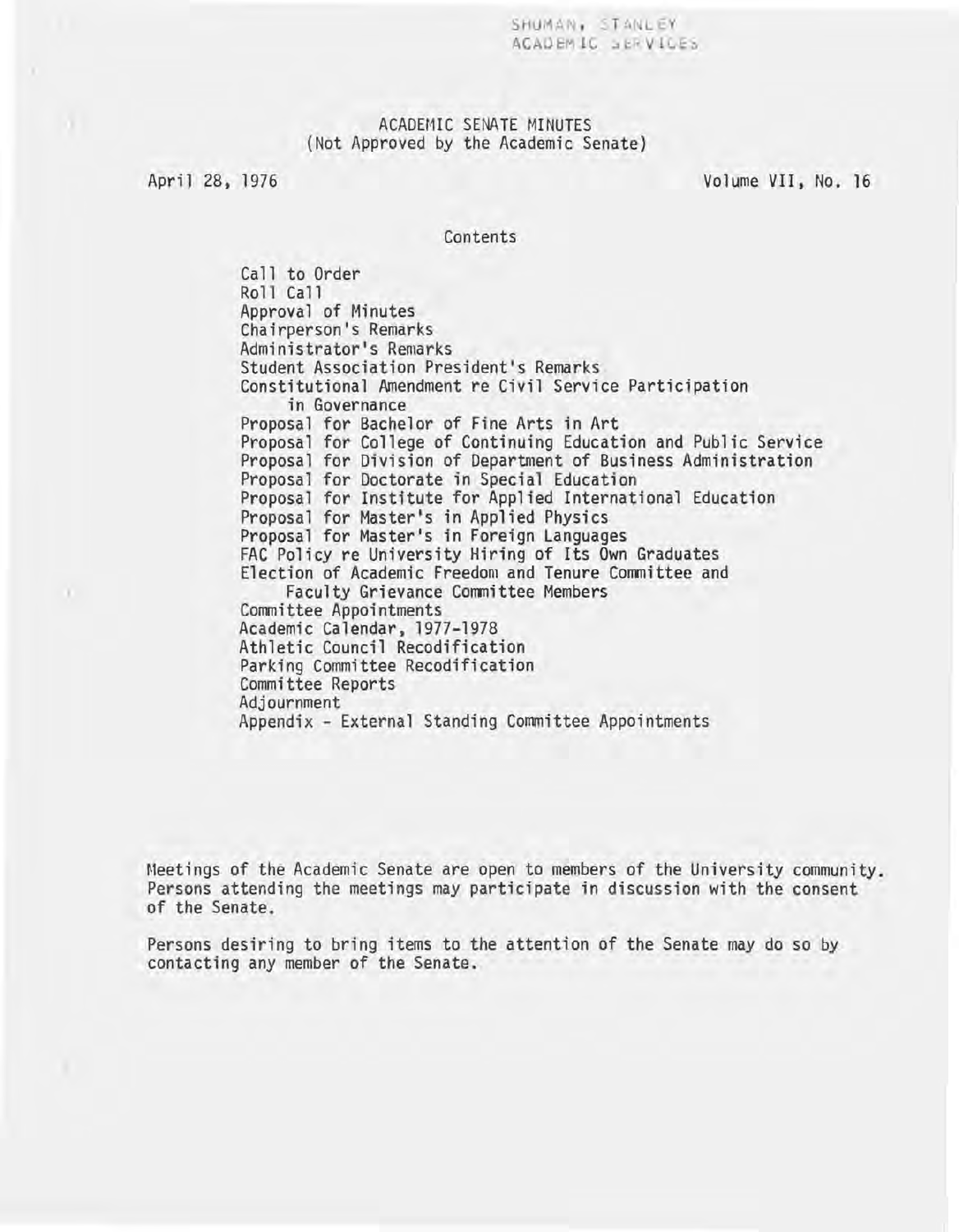Academic Senate Minutes

April 28, 1976 Volume VII, No. 16

Call to Order

Chairperson Cohen called the meeting to order at 7:00 p.m. in Stevenson 401.

Roll Call

Mr. Boaz called the roll and reported a quorum to be present.

Approval of Minutes

VII, 164 Minutes of the April 12 meeting were approved without correction on a motion (Quane, Keeney).

#### Chairperson's Remarks

VII, 165 On a motion by Quane, Wilson, the following resolution was unanimously approved in thanks to Stan Rives for his past service as parliamentarian:

> The Academic Senate of Illinois State University, assembled on April 28, 1976, hereby extends to Stanley G. Rives its deepest expression of gratitude for his service during the past six years as parliamentarian of the Senate.

Dr. Rives, through his parliamentary expertise, has contributed greatly to the smooth functioning of the Academic Senate. Under his guidance the Senate has successfully maneuvered through the intricacies of parliamentary procedure. For his valuable contributions, and for the countless hours voluntarily spent as parliamentarian, the Academic Senate is appreciative.

It was announced that a meeting for faculty members of the Academic Senate would be held to receive the report of the Faculty Status Committee at 1 p.m. Monday, May 3, in the University Union, Prairie Room B-C.

Chairperson Cohen announced that he is in the process of setting up a committee to either establish a standing ethics committee or place ethics deliberations within the purview of the Faculty Grievance Committee.

Vice Chairperson Carlile reported that the first Association meeting will be this Sunday, May 2 at 8:00 p.m. in the Old Main Room. This is a body of Student Assembly members, student Academic Senators, and the SA Advisory Board. All student senators should plan to attend.

## Administrator's Remarks

President Budig had just returned from budget meetings in Springfield and announced that it is still too early to predict budgetary outcomes.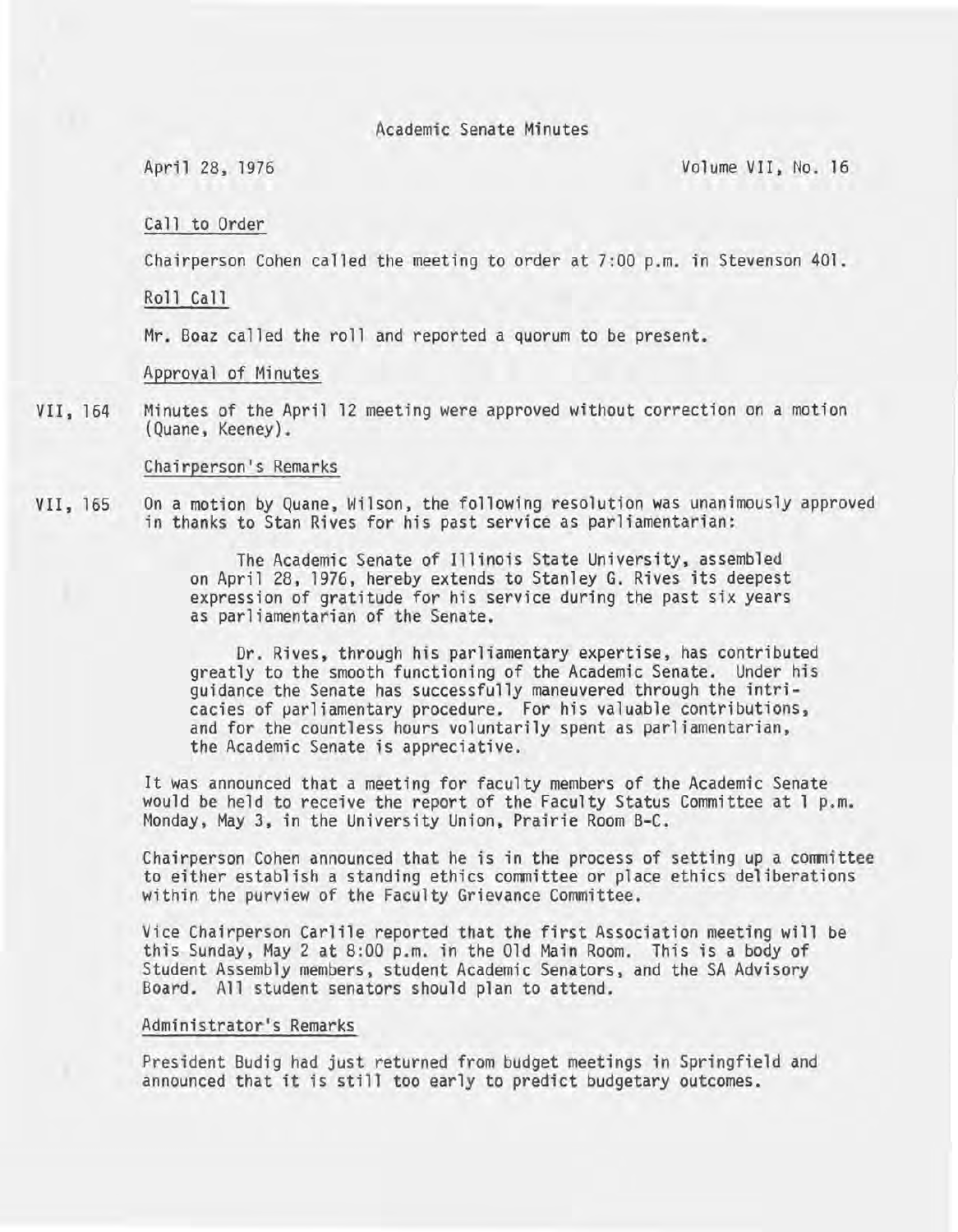## Student Association President's Remarks

Mr. Tuggle announced that plans had been finalized for an accountability session with the Governor on May 4 from 7 to 9 p.m. He suggested that questions about tuition increases and the ISSC scholarship situation were very appropriate.

#### ACTION ITEMS:

## 1. Constitutional Amendment re Civil Service Participation in Governance

VII, 166 Law, Budig moved passage of the following constitutional amendment which was unanimously passed.

Omit the last sentence of Article IV, Section 3, Subsection B.

Replace the removed sentence with the following:

There shall be a Civil Service Council with appropriate By-Laws. The Executive Committee of the Civil Service Council shall meet monthly with the President of the University, to express their views on institutional policy and to advise the President on matters of concern to the Civil Service Staff.

#### 2. Proposal for Bachelor of Fine Arts in Art

VII, 167 Mr. Cardot reported that the Academic Affairs Committee had recommended passage of the proposal on a 7-1 vote. Cardot, Moonan moved to approve the Bachelor of Fine Arts in Art, and the motion was approved with a single nay vote.

## 3. Proposal for College of Continuing Education and Public Service

This proposal was deferred for consideration to the next Senate meeting.

4. Proposal for Division of Department of Business Administration

Mr. Quane reporting for the Academic Affairs Committee indicated that the Academic Affairs Committee supported the proposal on a 4-3 vote with no abstentions. Quane, Lohr moved approval of the proposal contingent upon new funding in the amount of \$40,000. After considerable debate which largely centered around whether or not administrative division should precede curriculum division, the proposal was passed by a vote of 27-17 with three abstentions.

5. Proposal for Doctorate in Special Education

VII, 169 Mr. Rhodes reported that the Academic Affairs Committee unanimously recommended the proposal. Rhodes, Phillips moved approval of the proposal, and the motion carried unanimously.

VII, 168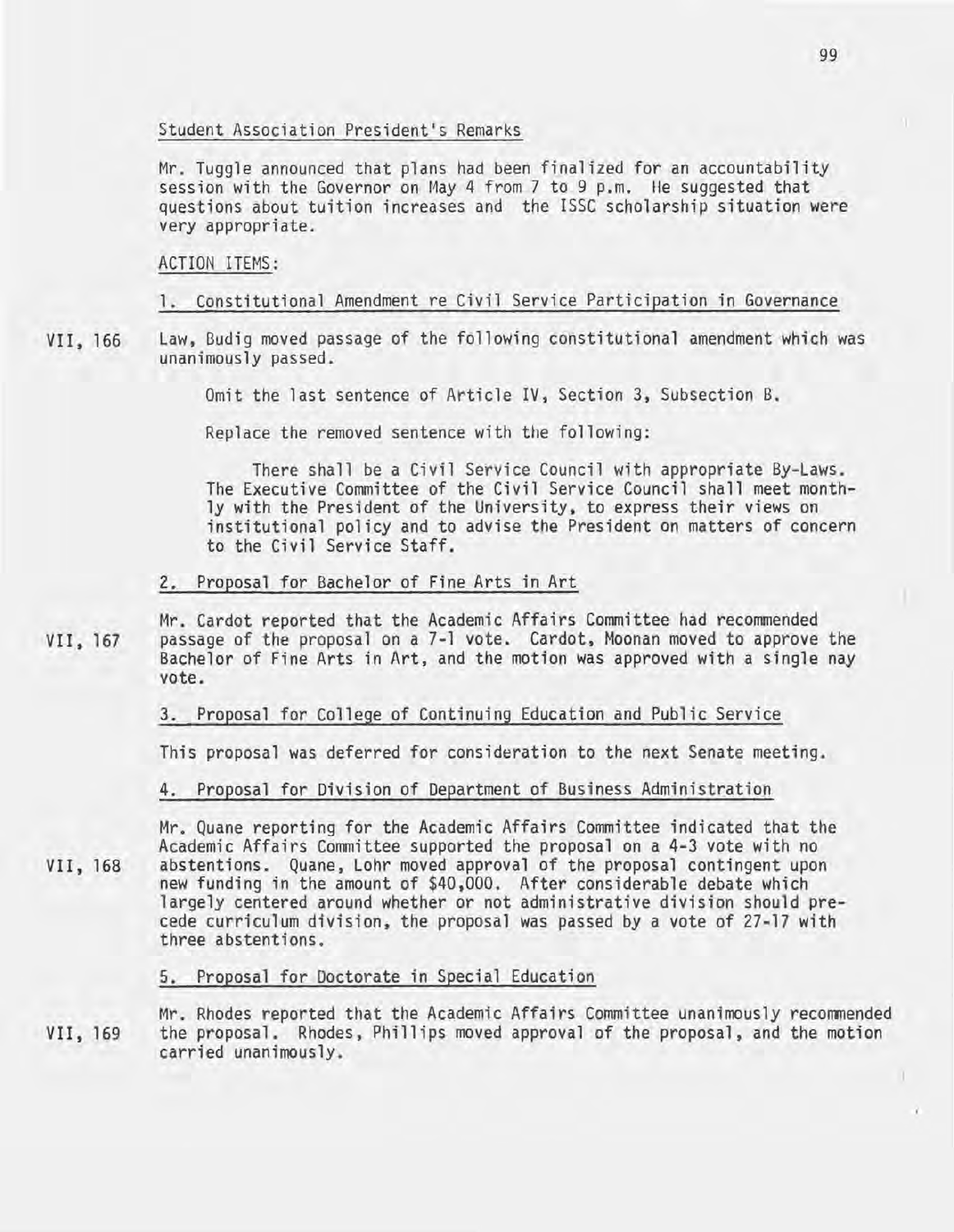## 6. Proposal for Institute for Applied International Education

VII, 170 VII, 171 Mr. Parr reported that the Academic Affairs Committee unanimously recommended the proposal. Parr, Tarrant moved approval. Following discussion of what this institute can and cannot do, a motion by Tarrant, Carroll to amend the proposal by calling for a report of the institute's activities at the end of one year was unanimously passed. The proposal as amended was unanimously approved.

## 7. Proposal for Master's in Applied Physics

VII, 172 Mr. Gordon reported that the Academic Affairs Committee recommended passage of the proposal on a 8-0 vote. Gordon, Rhodes moved approval of the new program proposal. The motion carried unanimously.

## 8. Proposal for Master's in Foreign Languages

VII, 173 Mr. Moonan reported that the Academic Affairs Committee recommended passage by a vote of 7-0 with 1 abstention. Moonan, Searight moved approval of the new program proposal and the motion passed unanimously.

## 9. FAC Policy re University Hiring of Its Own Graduates

- VII, 174 A motion (Gordon, Law) to remove from the table the hiring policy drafted by the Faculty Affairs Committee was approved. Mr. Henry introduced a revised statement which follows:
	- In order to achieve a diversity of training and experience among the faculty, members of a department should be selected so that many universities are represented and no university is dominant in respect to the graduate training of the departmental faculty.
- VII, 175 Henry, McMahan moved to approve this hiring policy statement. Following discussion to the effect that the revised statement was so general as to have no effect, the motion was defeated.

## 10. Election of Academic Freedom and Tenure Committee and Faculty Grievance Committee Members

The following faculty were elected to the Faculty Grievance Committee: Thomas Comfort, Foreign Languages; Orlyn Edge, Mathematics; Ray Eiben, Curriculum & Instruction; Robert Holdridge, Information Sciences; William Linneman, English; Walter Vernon, Psychology; and Harold Wray, History.

The following faculty members were elected to the Academic Freedom and Tenure Committee: Robert Brake, Information Sciences; William Frinsko, Curriculum and Instruction; Fred Fuess, Agriculture; Bill Haddad, History; Kenneth C. Kennard, Philosophy; Brigitta Kuhn, Foreign Languages; Franzie Loepp, Home Economics and Industrial Technology; Robert C. Rumery, Psychology.

## 11. Committee Appointments

The Rules Committee brought forward the names of individuals whom they recommended for seats on the Senate external standing committees. The Senate approved the recommendations brought by the Rules Committee on motion (Law, Carroll). (See Appendix for List)

VII, 176

)

100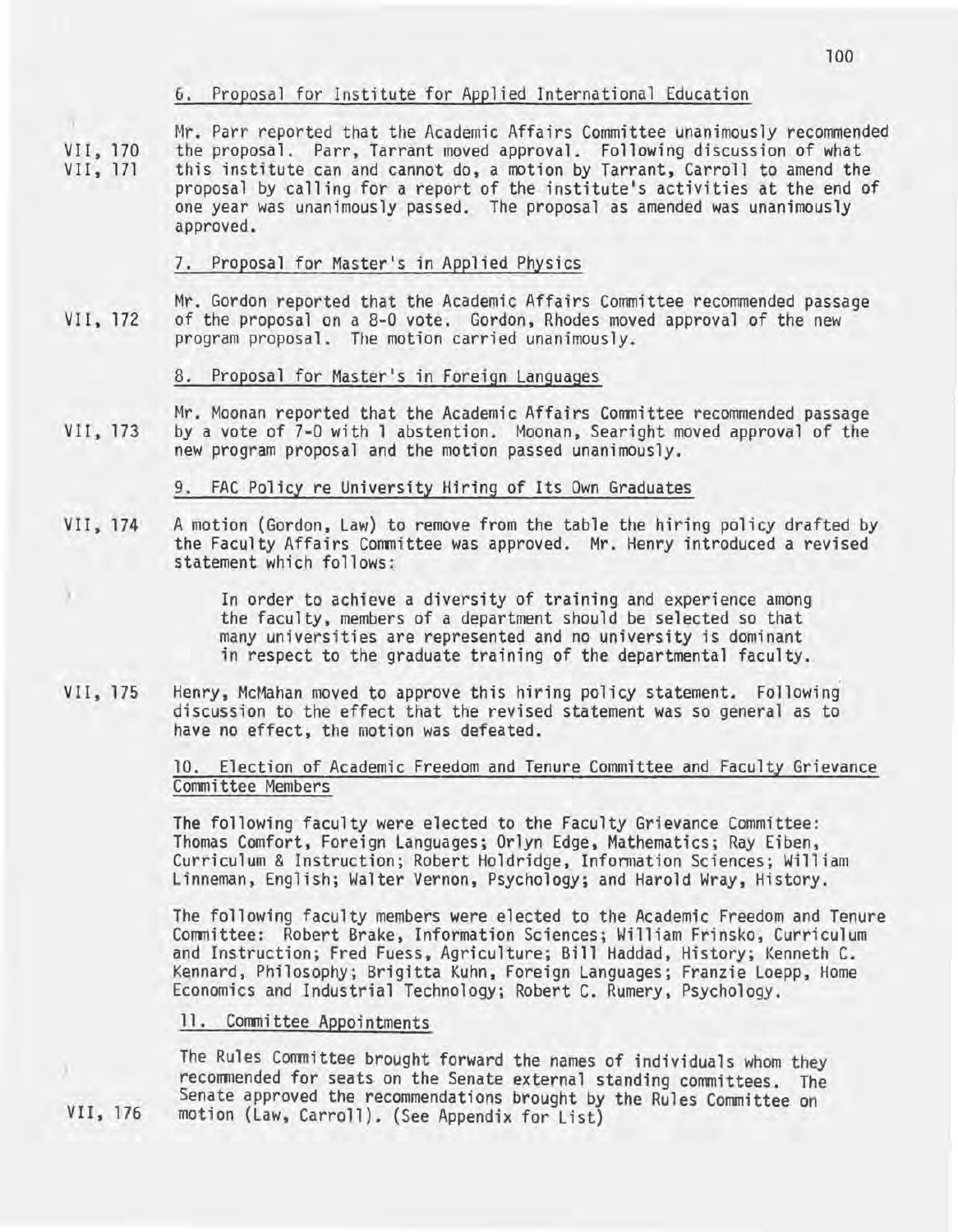#### INFORMATION ITEMS:

## 1. Academic Calendar, 1977-1978

Dean Belshe brought forward the proposed calendar for 1977-78 which incorporates previous Senate actions concerning summer sessions and spring break to coincide with Easter. The calendar provides for 46 meeting times of three<br>semester hour classes meeting Monday, Wednesday, and Friday mornings during the fall semester, and provides for 48 scheduled class periods for similarly scheduled classes in the spring semester. Registration and evaluation review days are excluded from these counts. Questions about the proposed calendar centered around the possibility of extending the Thanksgiving vacation in order to provide a longer break midway in the fall semester. The Administrative Affairs Committee agreed to check North Central standards, if any, with respect to the length of semesters and standards of other similar accrediting<br>agencies. They also agreed to check the calendars of Northern Illinois University and Sangamon State University to determine how if at all these sister institutions provide for a break in the fall semester. A question was also raised about the advisability of returning to a spring break in the middle of the semester as opposed to a spring break coinciding with Easter.

## 2. Athletic Council Recodification

Mr. Law reported from the Rules Committee a revision in the codification of the Athletic Council. The intent of the recodification is to "include both women's intercollegiate athletics and men's intercollegiate athletics under a single Athletic Council for policy and budget review," as well as to provide "a mechanism whereby student's input can be made equally for both programs." Mr. Kruse explained to the Senate a memo from Mr. Carlile proposing amendments to the Athletic Council recodification. The effect of the amendments would be 1) to enlarge membership of the Council, 2) to make the Athletic Council a body appointed by and reporting to the Academic Senate rather than the President of the University.

#### 3. Parking Committee Recodification

Ms. Lohr introduced on behalf of the Administrative Affairs Committee a recodification of the Parking and Traffic Committee. No questions were raised concerning the recodification.

#### Committee Reports

Committee program reports were received and dates and times for upcoming meetings were announced. The Rules Committee reported the following resolution which had been approved by the committee:

The members of the joint Student Affairs/Rules Committees concur that the present method of election of students to the Academic Senate is as equitable a system as can viably be instituted. If students in certain colleges believe that they are not adequately represented, this joint committee encourages those persons to collect the requisite twenty-five signatures and run candidates to represent their interests.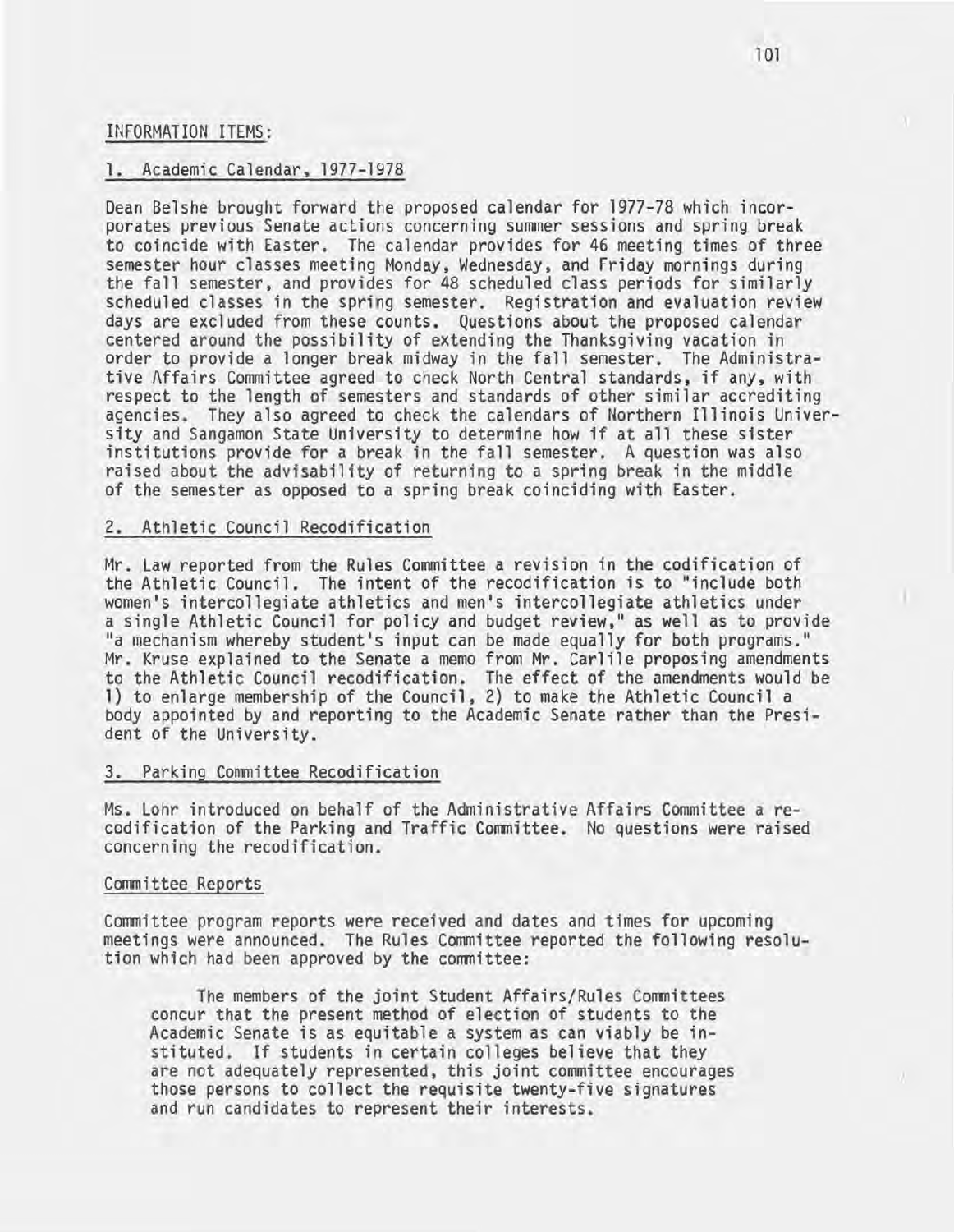## Adjournment

VII, 177

 $\Lambda^-$ 

)

A motion (Frisch, Phillips) to adjourn was approved. The Senate adjourned at 9:50 p.m.

For the Academic Senate,

Ira Cohen, Chairperson John K. Boaz, Secretary

JKB:pl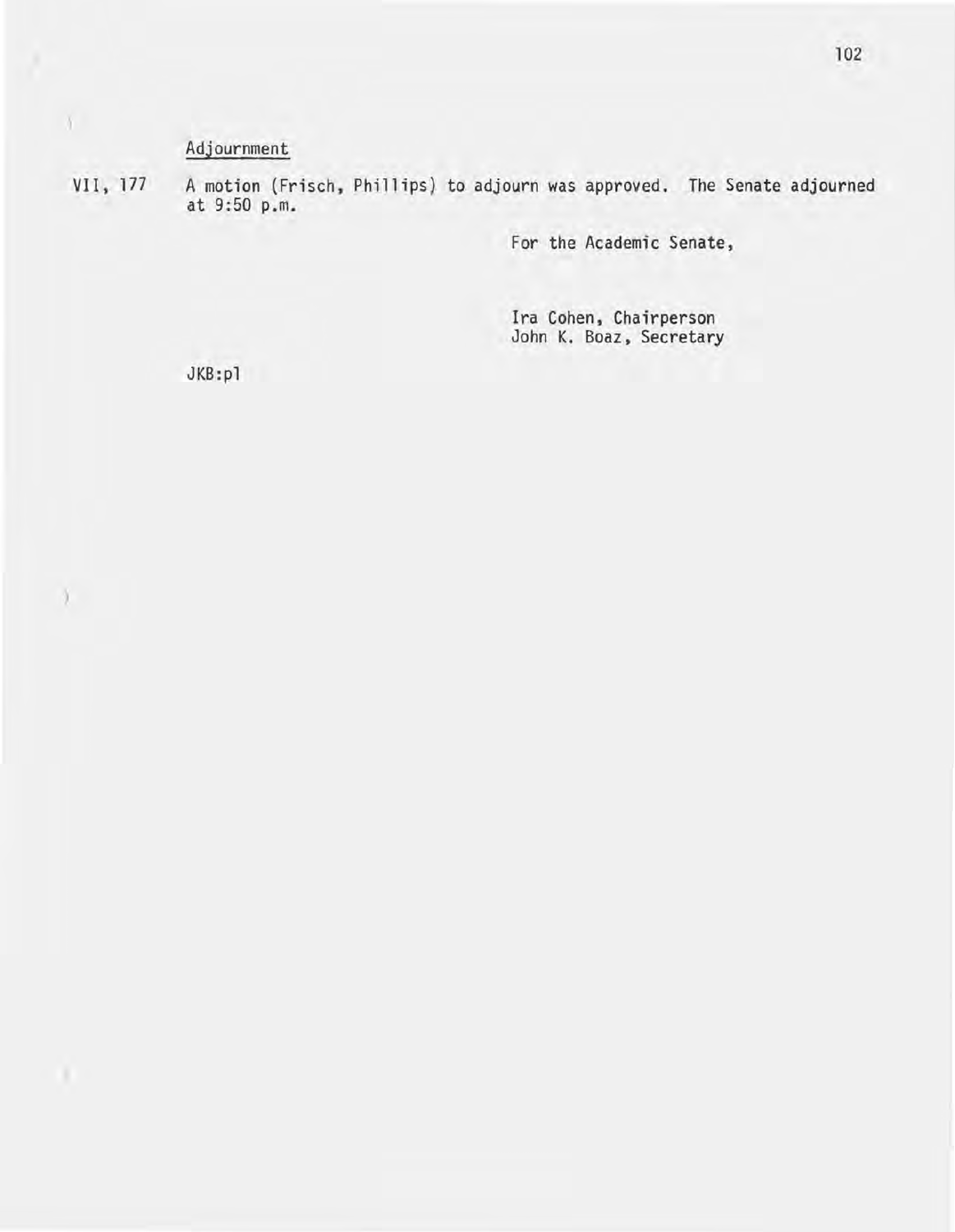|              |                 |                          | Date:<br>April 28, 1976 |             |              |             |               | Volume No:  | VII                                |                | Page:<br>103 |  |
|--------------|-----------------|--------------------------|-------------------------|-------------|--------------|-------------|---------------|-------------|------------------------------------|----------------|--------------|--|
|              |                 |                          |                         |             | <b>LOTE</b>  |             |               |             | VOICE VOTE<br>Ш                    |                |              |  |
| <b>NAME</b>  | ATTEN-<br>DANCE | Motion<br>$~^{\circ}168$ | Motion<br>쏞             | Motion<br># | Monon<br>zł. | Motion<br>÷ | Motion<br>at. | Motion<br>× | Motion<br>$  \nabla \cdot \cdot  $ | $\mathbf{Y}$   | MQ           |  |
| Amster       | A               |                          |                         |             |              |             |               |             | 164                                | X              |              |  |
| Boaz         | P.              | Yes                      |                         |             |              |             |               |             | 165                                | $\overline{X}$ |              |  |
| Campagna     | P               | No                       |                         |             |              |             |               |             | 166                                | $\chi$         |              |  |
| Cardot       | p               | Yes                      |                         |             |              |             |               |             | 167                                | X              |              |  |
| Carlile      | P               | No                       |                         |             |              |             |               |             | 168                                | $\overline{X}$ |              |  |
| Carroll      | p               | Yes                      |                         |             |              |             |               |             | 169                                | $\mathbf{X}$   |              |  |
| Cattell      | P               | Yes                      |                         |             |              |             |               |             | 170                                | $\overline{X}$ |              |  |
| Christiansen | P               | No.                      |                         |             |              |             |               |             | 171                                | $\mathsf X$    |              |  |
| Cohen        | P               | Present                  |                         |             |              |             |               |             | 172                                | $\overline{X}$ |              |  |
| Collie       | P               | No.                      |                         |             |              |             |               |             | 173                                | $\chi$         |              |  |
| Cook         | P               | Yes.                     |                         |             |              |             |               |             | 174                                | $\mathsf{X}$   |              |  |
| DeGrandpre   | A               |                          |                         |             |              |             |               |             | 175                                |                | X            |  |
| DePew        | P               | Yes                      |                         |             |              |             |               |             | 176                                | $\chi$         |              |  |
| Erickson     | P               |                          |                         |             |              |             |               |             | $\mathbf{1}$                       |                |              |  |
|              | P               | Yes                      |                         |             |              |             |               |             | 177                                | $\chi$         |              |  |
| Frisch       |                 | Yes                      |                         |             |              |             |               |             |                                    |                |              |  |
| Gordon       | <b>p</b>        | No.                      |                         |             |              |             |               |             |                                    |                |              |  |
| Heflin       | P               | Yes.                     |                         |             |              |             |               |             |                                    |                |              |  |
| Henry        | p               | Yes.                     |                         |             |              |             |               |             |                                    |                |              |  |
| Hicklin      | P               | Yes.                     |                         |             |              |             |               |             |                                    |                |              |  |
| Hickrod      | P               | Yes                      |                         |             |              |             |               |             |                                    |                |              |  |
| Jackson      | P               | Yes                      |                         |             |              |             |               |             |                                    |                |              |  |
| Jesse        | $\mathsf{P}$    | No.                      |                         |             |              |             |               |             |                                    |                |              |  |
| Keeney       | P               | Yes                      |                         |             |              |             |               |             |                                    |                |              |  |
| Kruse        | P               | No.                      |                         |             |              |             |               |             |                                    |                |              |  |
| Law          | $\mathsf{P}$    | No.                      |                         |             |              |             |               |             |                                    |                |              |  |
| Lohr         | P               | Yes                      |                         |             |              |             |               |             |                                    |                |              |  |
| McMahan      | P               | <b>No</b>                |                         |             |              |             |               |             |                                    |                |              |  |
| Merriman     | D.              | Yes                      |                         |             |              |             |               |             |                                    |                |              |  |
| Moonan       | P               | Yes                      |                         |             |              |             |               |             |                                    |                |              |  |
| Mullen       | <b>p</b>        | Yes                      |                         |             |              |             |               |             |                                    |                |              |  |
| Natale       | p*              |                          |                         |             |              |             |               |             |                                    |                |              |  |
| Parr         | P               | Present                  |                         |             |              |             |               |             |                                    |                |              |  |
| Phillips     | P               | No.                      |                         |             |              |             |               |             |                                    |                |              |  |
| Potter       | P               | Yes.                     |                         |             |              |             |               |             |                                    |                |              |  |
| <b>Quane</b> | p               | Yes.                     |                         |             |              |             |               |             |                                    |                |              |  |
| Reitan       | P               | No                       |                         |             |              |             |               |             |                                    |                |              |  |
| Rhodes       | P               | <b>Yes</b>               |                         |             |              |             |               |             |                                    |                |              |  |
| Searight     | P               | No.                      |                         |             |              |             |               |             |                                    |                |              |  |
| Smith        | P               | Yes                      |                         |             |              |             |               |             |                                    |                |              |  |
| Tarrant      | P               | Yes.                     |                         |             |              |             |               |             |                                    |                |              |  |
| Upton        | p               | Yes.                     |                         |             |              |             |               |             |                                    |                |              |  |
| Vybiral      | P               | No.                      |                         |             |              |             |               |             |                                    |                |              |  |
| Weseman      | P               | No.                      |                         |             |              |             |               |             |                                    |                |              |  |
| Wilson       | Þ               | No.                      |                         |             |              |             |               |             |                                    |                |              |  |
| Young        | P               | No                       |                         |             |              |             |               |             |                                    |                |              |  |
| Tuggle       | P               | No                       |                         |             |              |             |               |             |                                    |                |              |  |
| Gamsky       | P               | Yes                      |                         |             |              |             |               |             |                                    |                |              |  |
| Morris       | p.              | Present                  |                         |             |              |             |               |             |                                    |                |              |  |
| Horner       | P.              | Yes                      |                         |             |              |             |               |             |                                    |                |              |  |
| Budig        | Þ               | Yes                      |                         |             |              |             |               | il          |                                    |                |              |  |

\*Arrived Late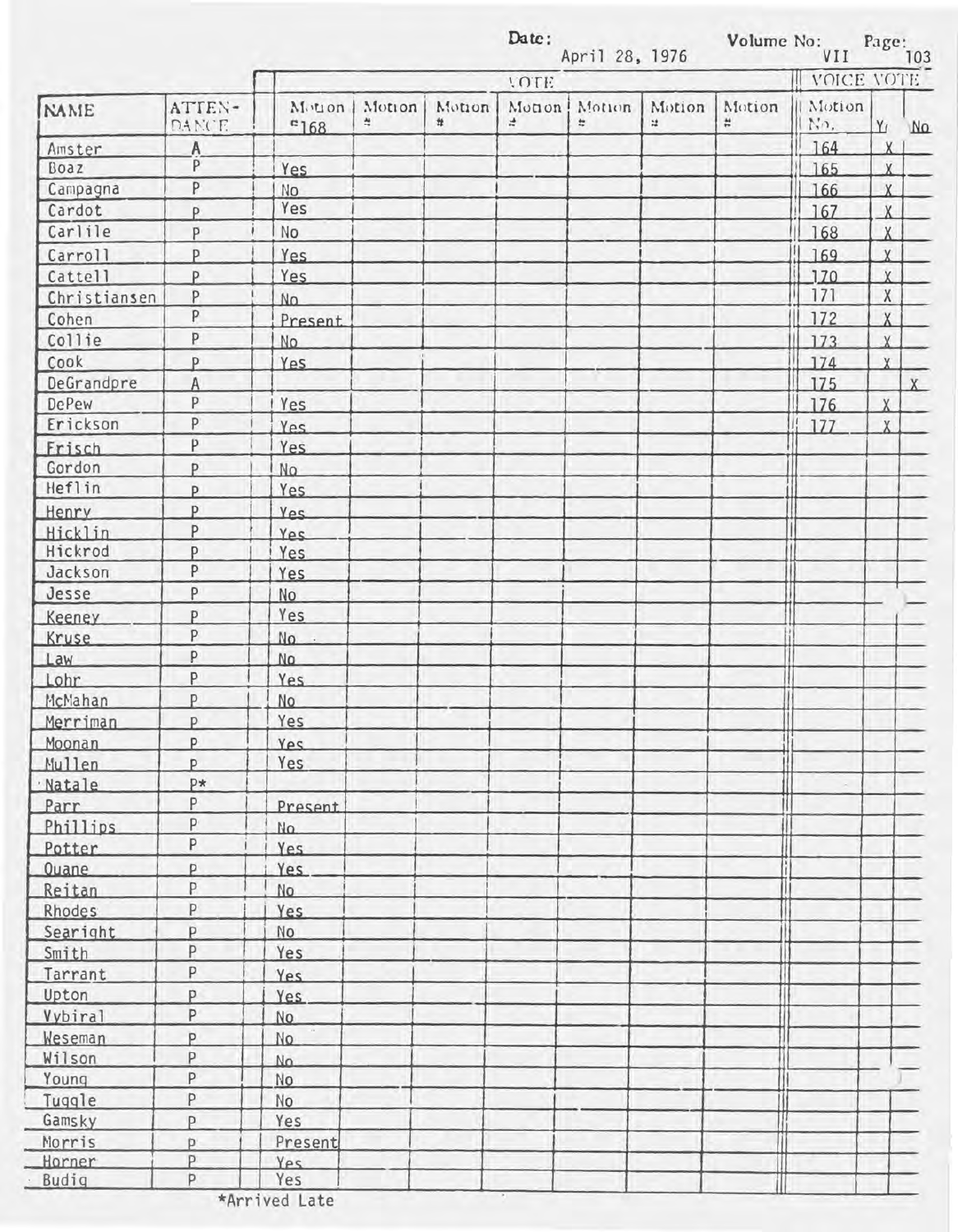The Rules Comnittee, at its meeting on April 21, 1976, approved the appointment of the following individuals to Senate external standing committees.

#### Academic Planning Conmittee

Pat Chesebro, Psychology, 1979 John M. Ewing, Curriculum & Instruction, 1979 John R. McCarthy, Educational Administration, 1979 Elmer Lemke, Psychology, alternate

#### Academic Standards Committee

Chairperson: Fred Roberts, Political Science, 1979 Mack Bowen, Special Education, 1978 Betty Colc, Biological Sciences, 1979 John Brower, Art, alternate

#### Advisory Committee on Affirmative Action for Minorities (elected)

Peter J. Seiler, Special Education, 1979 Jo Ann Rayfield, History, alternate

## Council on University Studies

James Yadon, HEIT, 1979 William Walters, Geography, 1979

#### Economic Well Being Committee

Teresa Palmer, Business Education, 1979 Arnold SIan, Curriculum and Instruction, 1979 Leven Dowdall, HEIT, alternate

#### Elections Committee

K. Gerald Balls, English, 1979 Virginia Crafts, HPER, alternate

#### Entertainment Committee

Robert Brake, Information Sciences, 1979 Doris Richards, Speech Pathology/Audiology, 1979 C. Louis Steinburg, Art, 1978 Carl Ekberg, History, 1977 Elizabeth Gruber, Allied Health Professions, alternate

#### Facilities Planning Committee

Joel Verner, Political Science, 1979 Everett Bauer, Special Education, 1979

#### Honors Council

Sol Shulman, Chemistry, 1979 Anne Elder, Political Science, 1979 Brenda Branyan, Information Sciences, alternate